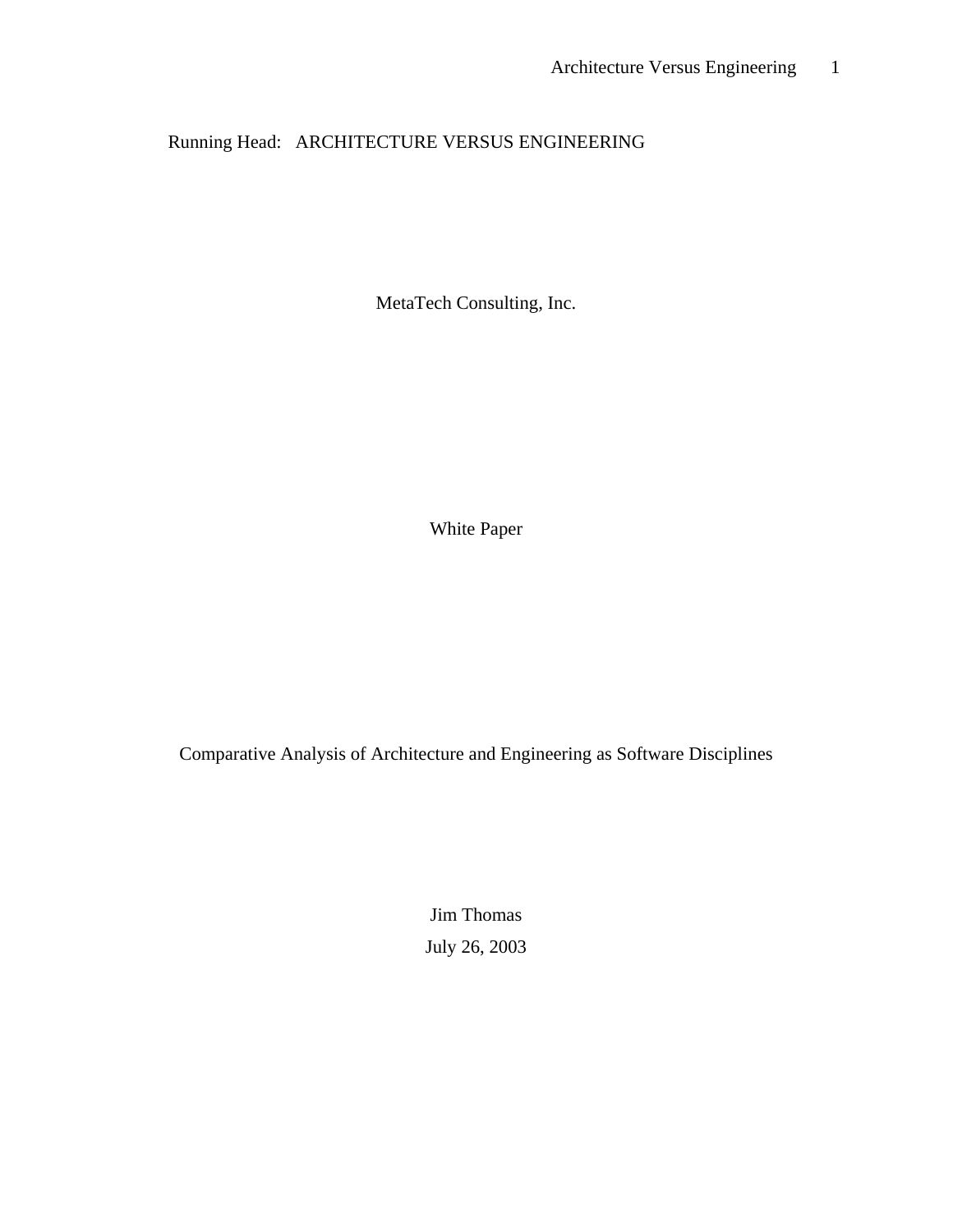## Abstract

This paper presents a discussion of the emergence of the Software Architecture discipline in comparison to the more mature Software Engineering discipline. A treatment of the civil construction metaphor is provided as a foundation to the rationalization of the software disciplines as rigorous activities worthy of being associated with the term *engineering*. That is followed by a discussion on the practical application of the metaphor – how practitioners view the partitioning of the disciplines and their relationship to traditional engineering fields. A discussion on the relative maturity of the disciplines is also provided.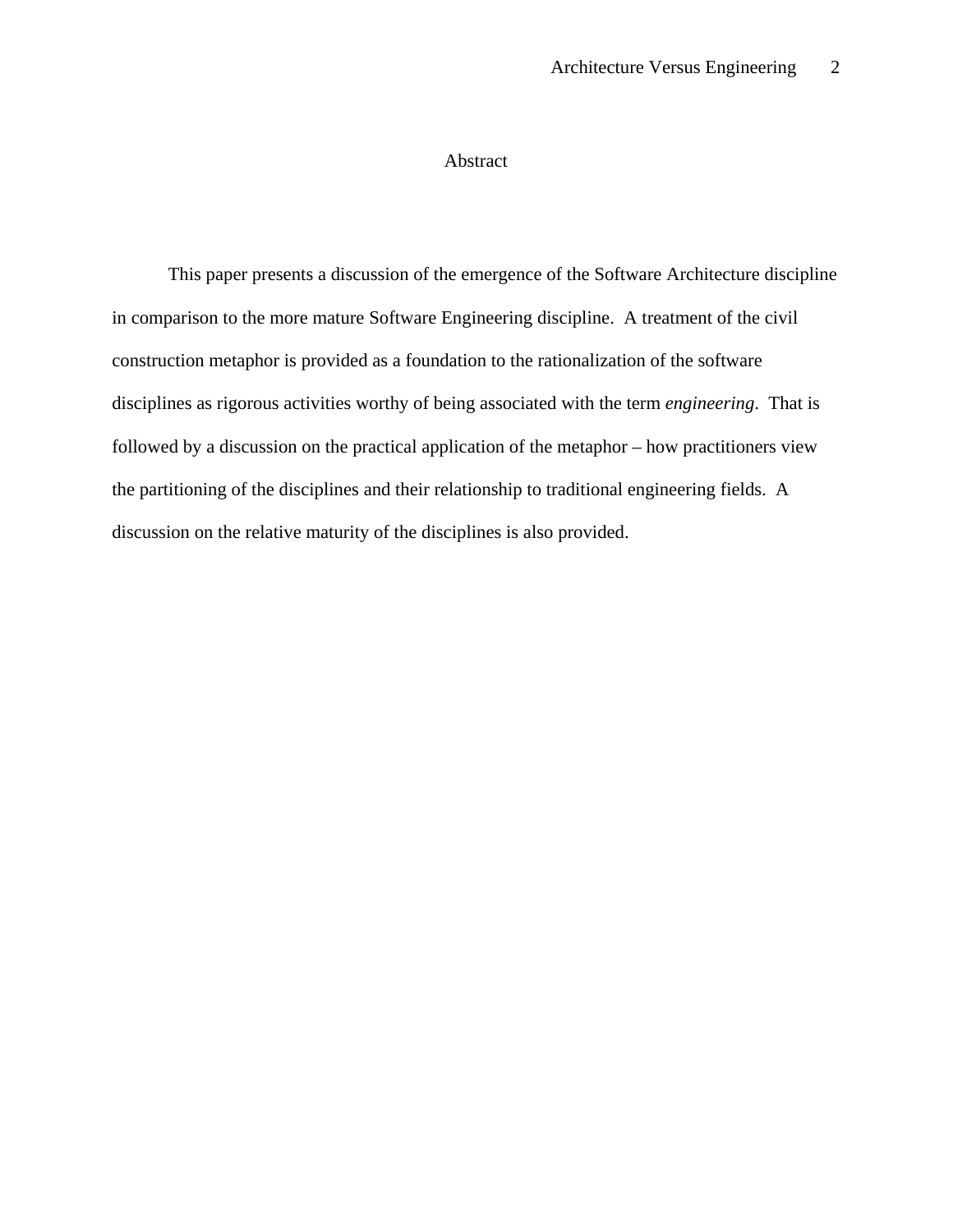Comparative Analysis of Architecture and Engineering as Software Disciplines

The software industry undertakes efforts of striking magnitude and complexity with the best of intentions only to achieve total success on a fraction of the starts. The rate that technology continues to evolve easily surpasses any software development team's ability to assimilate it. Additionally, the complexity of the systems being built is such that it is simply not possible to manage all details of its creation in one's mind. Nearly a half-century ago it was realized that building software required the same discipline and rigor as had been applied in more traditional engineering fields for centuries. Simply adopting a metaphor does not resolve all the woes of an industry. The not-quite-perfect fit of the civil engineering metaphor has left the emerging disciplines with not-quite-trivial issues that continue to plague them. Research on the discipline of Software Engineering and Software Architecture is ongoing and has been well documented by practitioners and researchers such as W. Maier, M. Shaw, F. Brooks, A. Bryant, and D. Garlan. Individually, and in combination, works by these authors have profoundly affected the maturation of Software Engineering and Software Architecture. The purpose of this paper is to bring together under a single cover some of the salient points from these and other authors regarding the interrelationship of the disciplines as well as their continued maturation.

#### The Metaphor

Metaphors are a technique humans use to aid in communications as well as to assist in assimilating foreign ideas, thoughts, and concepts. They are a powerful tool that can provide cognitive context through abstractions. They provide a firm foundation which understanding and learning can build on. In describing the thing, this author has himself founded his assertions on a metaphor, albeit unintentionally. Yes, metaphors are both prevalent and a powerful construct. It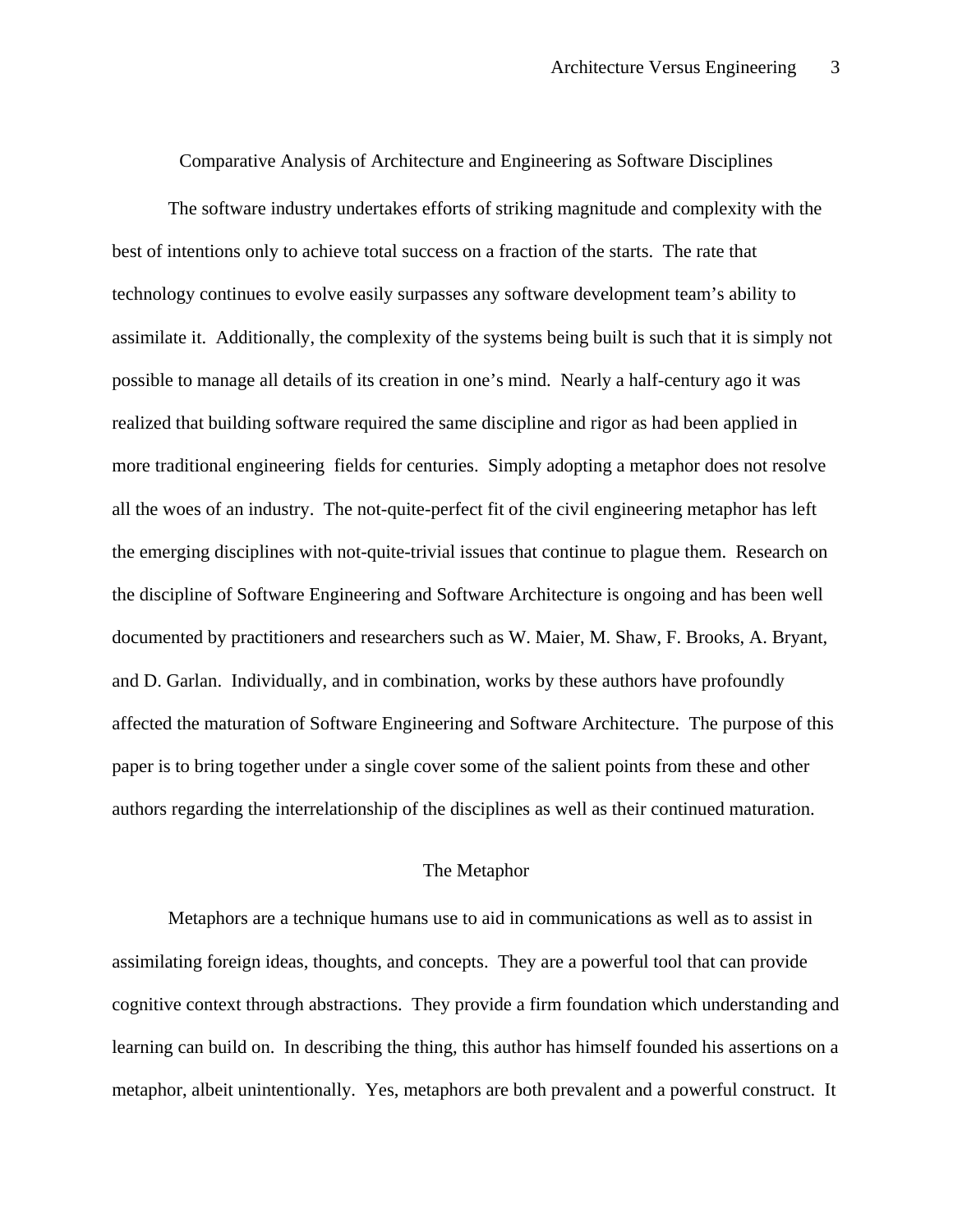is not surprising one was chosen to aid in understanding the emergent software practices more than 40 years ago.

The foundation metaphor on which the software industry has evolved is based on construction. *Engineering,* a term lifted directly from the civil construction, have become the discipline classifiers within the software industry. References to applications of this metaphor to the infant software discipline are present as far back as 1958 (Brooks, 1987). The language of the discipline has clearly accommodated the metaphor as typified by terms such as *requirements, specification, independent verification and validation, interfaces,* etc.

*Architecture¸* a natural extension to *Engineering,* was first suggested for use as a classifier within the software industry in the early 1960s though it did not achieve general use until its use at a 1969 NATO conference (Bryant, 2000). Though the term entered general use, only through its roots from the like-named civil discipline did it have general meaning. It was not until 2002 that consensus was achieved of the meaning of the term in the domain of software (Maier, Emery, & Hillard, 2001). For practitioners entering the profession within the past 20 years, any alternate verbiage seems wholly inappropriate and unsuitable.

## *Formal Definitions*

To support further discussion on the topic, it is necessary to make explicit the formal definitions of the relevant terms. Appreciation for the following terms will ensure a consistent context for subsequent analysis.

*Software Engineering.* The IEEE Standards Collection: Software Engineering (as cited by Pressman, 2001, p. 20) defines Software Engineering as "(1) The application of a systematic,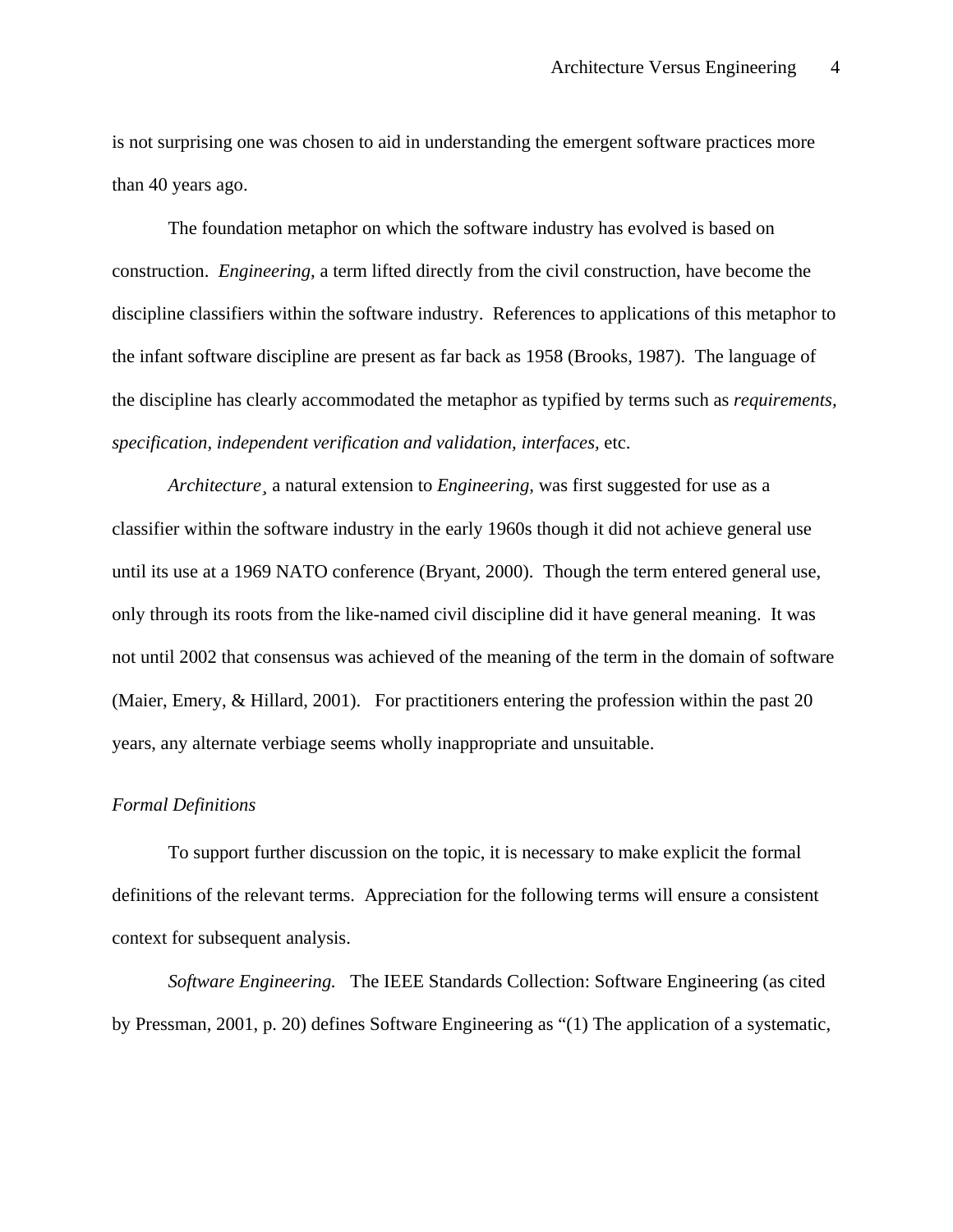disciplined, quantifiable approach to the development, operation, and maintenance or software: that is, the application of engineering to software. (2) The study of approaches as in (1)."

*Software Architecture.* In describing architecture as "a representation of overall structure, or a representation that captures the essential features of a system while masking the unimportant details", Maier (1996) likens systems architecture to civil architecture in that it communicates style, decoration, and patterns of organization. The IEEE Standards Collection: Software Engineering (as cited by Maier, 2001, p. 108) defines architecture as "the fundamental organization of a system embodied in its components, their relationships to each other and to the environment, and the principles guiding its design and evolution."

The preceding paragraph may be interpreted to say that architecture is design. Clements (n.d.) supports this generalization though he adds a caveat that aims to make clear that not all design is architecture. He distinguishes the two as follows:

The architect draws the boundary between architectural and nonarchitectural design by making those decisions that need to be bound in order for the system to meet its development, behavioral, and quality goals. (Decreeing what the modules are achieves modifiability, for example.) All other decisions can be left to downstream designers and implementers.

*Architectural description*. Maier (2001, p. 108) describes an architectural description as "a concrete artifact" that communicates the architecture. The IEEE Standard 1471 places normative requirements of these artifacts. These descriptions, contained in one or more *architectural views*, must specify the systems stakeholders and address their architectural concerns including: (a) functionality, (b) performance, (c) security, and (d) feasibility.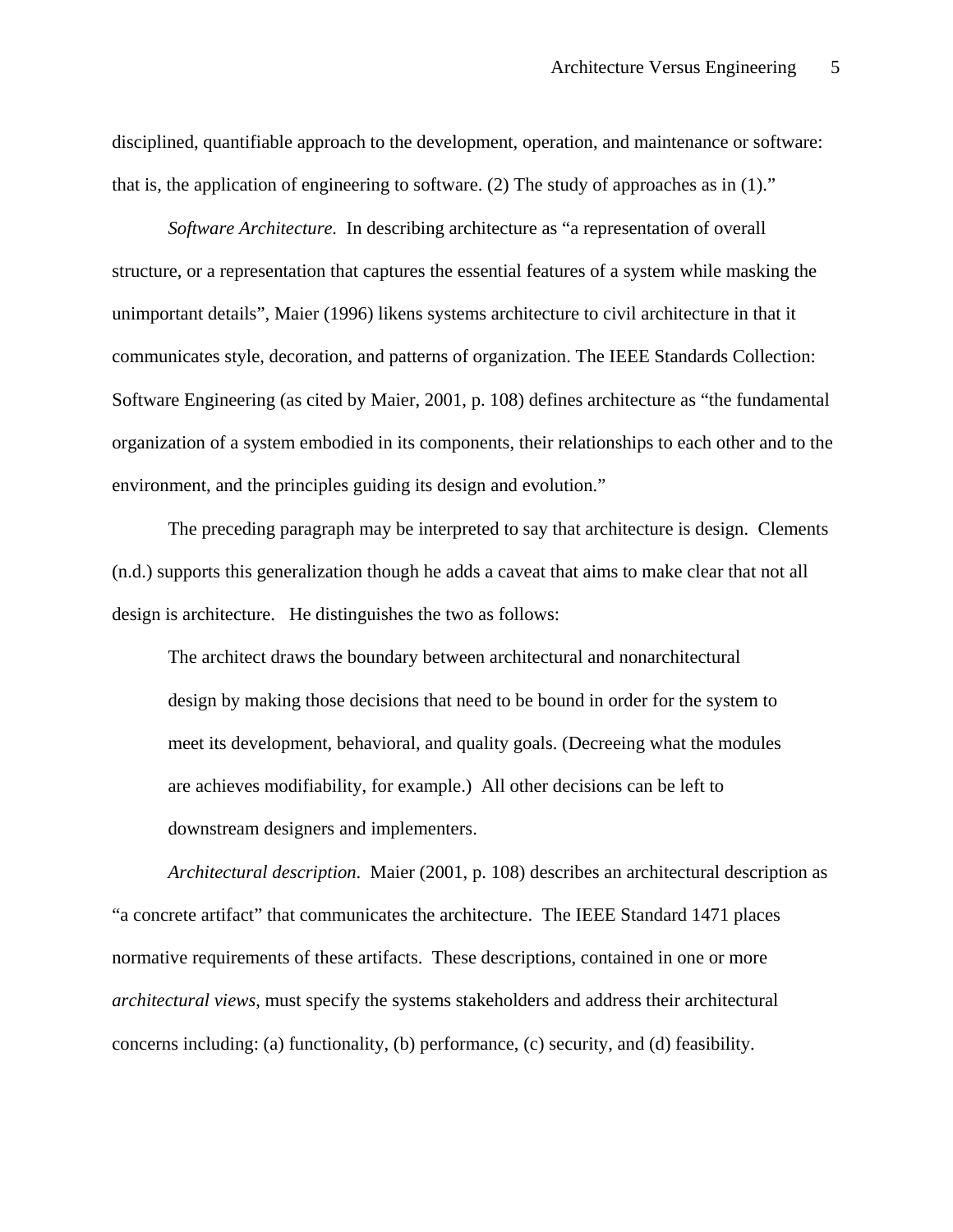Additionally, an architectural description must make explicit the rational for making key architectural decisions.

*Architectural views*. The IEEE Standards Collection: Software Engineering (as cited by Maier, 2001, p. 108) defines architectural views as "a collection of models that represent one aspect of an entire system." Such a model is relevant only to the system being defined. It does not provide a generalization suitable across multiple systems.

### Practical Application of the Metaphor

There is a tendency to attempt to partition the roles of architecture and engineering in such a way that there is clear distinction between them. While doing so makes it far easier to argue the need for the coexistence of the disciplines, it is not a desirable model. Rather, the roles of system engineer and system architect coexist on a single continuum that is on one end is quantitative and the other end is qualitative (Maier, 1996). An architect, being the trusted agent for the client, generally follows an inductive path to help articulate the objective capabilities of what is to be built. The architect produces one or more views that of the objective system, *architectural views*, that communicate to the engineer what is to be built and what is necessary to ensure customer satisfaction. The engineer, being concerned with quantifiable costs and then follows a deductive path by applying mathematics and hard science to achieve technical optimization in designing the objective system.

The architect is active in the conceptualization, scoping, partitioning, specification, and certification of a system. Clients and engineers generally do not share a common vocabulary. Clients state requirements in terms of their business needs. Engineers require far more specificity before they can perform detailed design with the rigor mandated by their discipline.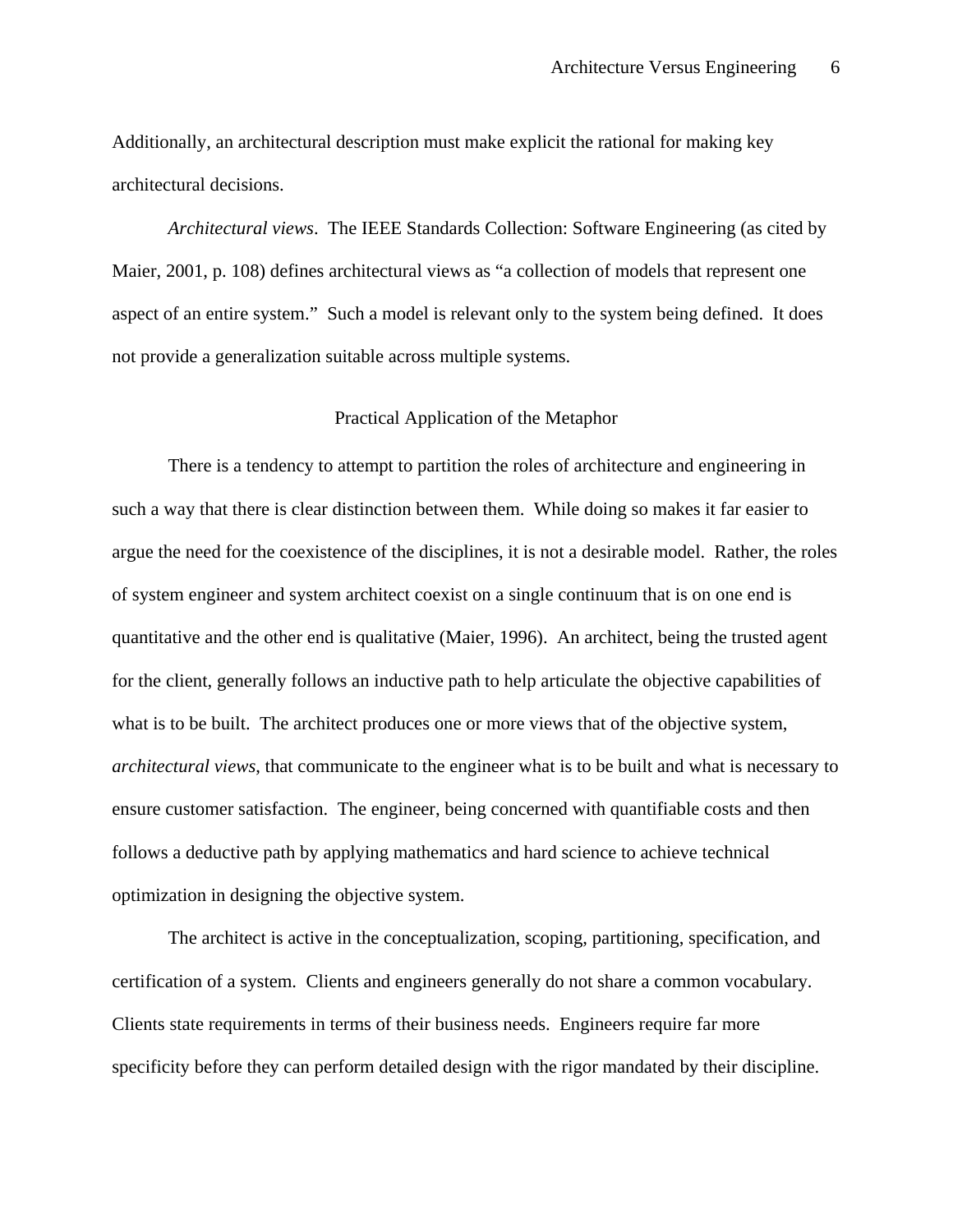The architect must be able to interpret the client's business needs and translate them into high level specifications. She will capture the relevant details and represent them in architectural views that address each of the clients concerns. Multiple iterations will likely be needed to ensure that all of the scenarios that characterize the business needs. The architect will partition the architectural components in what is believed to be the best configuration – this will generally be in accordance with well established architectural styles that have performance characteristics appropriate for the clients needs. Once complete, the architectural views are conveyed to the engineers such that they can translate them into specifications suitable for implementation. The architect continues her involvement to ensure the intent of the client's needs are given deference when any ambiguity in the specifications exist or when latitude exists for engineering or implementation trades. It is the architect, on behalf of the client, that is responsible certifying the design and resulting system satisfies the client's needs. Having done so, the architect will greatly increases the probability of ultimate acceptance by the client.

Furthermore, on the subject of increasing probability of success, Maier and Rechtin (2002) emphasize the necessity to have both absolute consistency and completeness of interface descriptions and a disciplined methodology when undertaking a large, complex effort. Again, the architect is active throughout to lifecycle to provide the necessary consistency.

# Maturity of the Disciplines

The path to maturity of a given software technology follows a general progression from its inception to the point that it is ready for popular use. Redwine and Riddle (as cited in Shaw, 2001) identified six phases to that maturity path. Those are (a) basic research, (b) concept formalization, (c) development and extension, (d) internal enhancement and exploration, (e)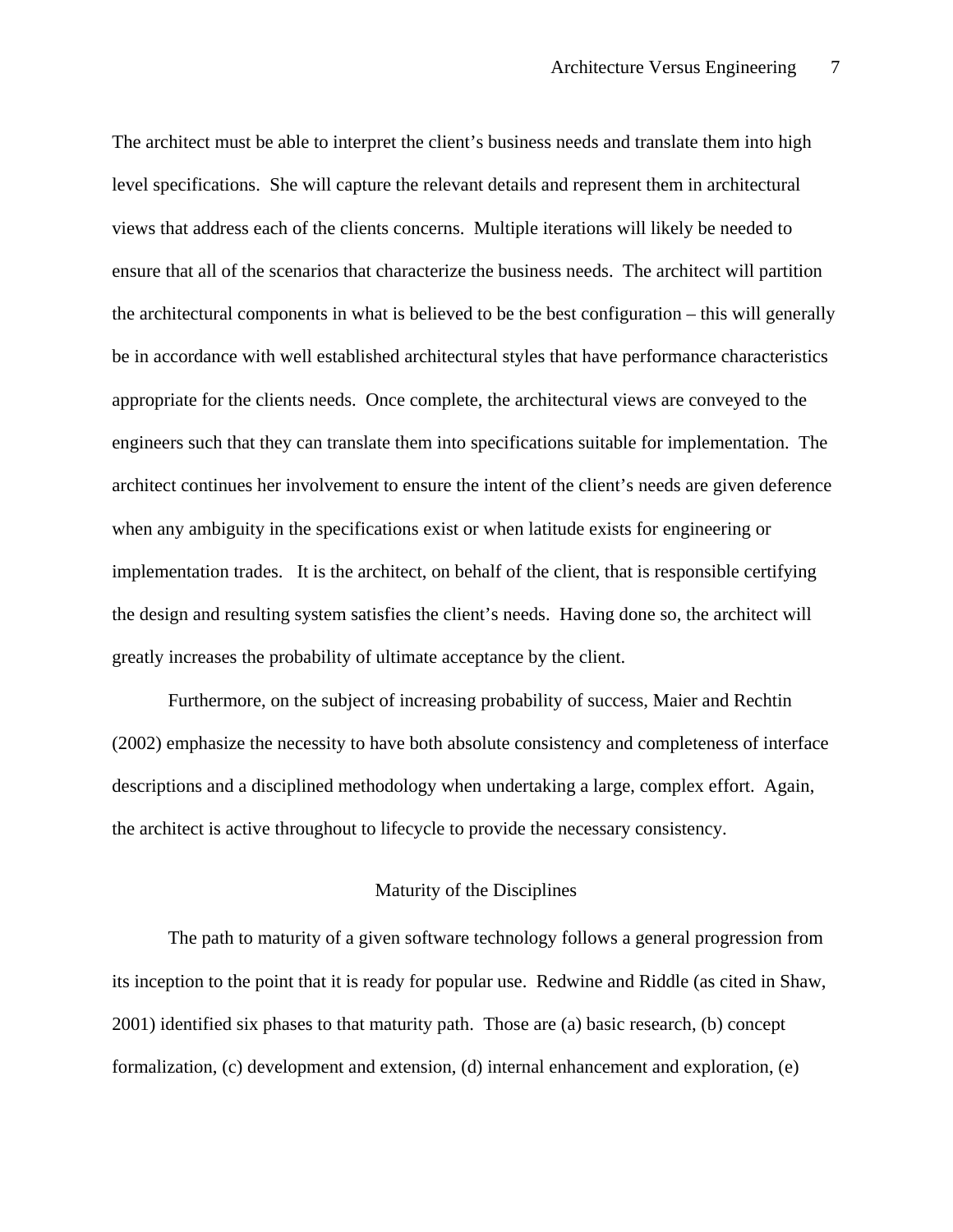external enhancement and exploration, and (f) popularization. These phases are neither exclusive nor measured. It is common for activities identified with two or more phases to occur concurrently. And, the time which passes for a given technology to fully transition through a given phase is independent from the time necessary for it to transition through other phases and from the time other technologies pass through that same phase. Redwine and Riddle asserted that the time needed for full maturity of software technology is approximately 15 to 20 years.

## *System Engineering*

As a discipline and, arguably, a technology, Software Engineering has existed since 1968 (Bryant, 2000). By the 1980s professional certifications and university courses supporting the discipline emerged. It has matured from the world of theory to practice and practice having achieved full popularization so that there is little dispute that the engineering processes and rigor are ubiquitous in the software industry.

## *Software Architecture*

Mary Shaw (2001), in describing the technology in the aforementioned maturity context, has stated Software Architecture has matured to the third phase – development and extension. This is substantiated through the recognition that through Software Architecture was initially thought useful only in providing qualitative descriptions of various organizations of software components, it now has been extended to include formal notations, specialized tools, and discrete analysis techniques. Shaw asserts the degree of maturity of Software Architecture, having been initiated in 1992 with the release of the first publications on the topic, continues to progress within the 15-20 year timeframe offered by Redwine and Riddle (1985). Shaw summarizes the maturity of software architecture as follows: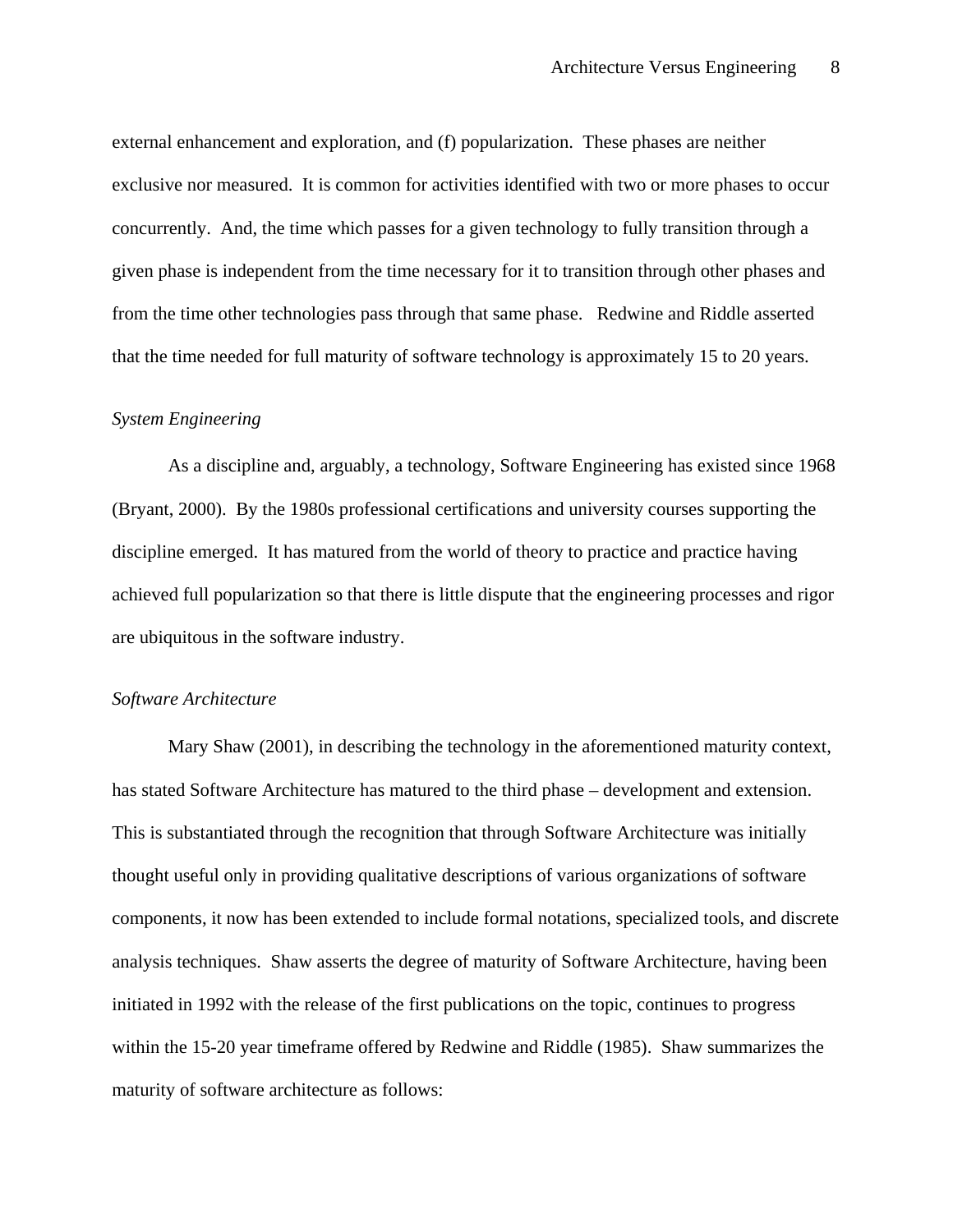We see software architecture is reaching the point of growing from its adolescence in research laboratories to the responsibilities of maturity. This brings with it additional responsibility to show not just that ideas are promising (a sufficient grounds to continue research) but also that they are effective (a necessary grounds to move into practice). (p. 661)

*Heuristics*. Over time and through experience man learns. In the absence of effective communications, experience gained by one generation of practitioners is lost to the next. In the early days of the Software Architecture discipline, there was no effective means of communicating lessons learned (i.e. heuristics) beyond ones immediate associates. As there were neither academic nor professional organizations to facilitate propagation of knowledge among the community of system architects (let alone software architects) until the mid-1980s, learning across the community was generally slow. Maier & Rechtin (2002, p. 22) chronicles an effort by a University of Southern California graduate course to address this deficiency undertaken in the late-1980s that "gathered together lessons learned throughout the West Coast aerospace, electronics, and software industries and expressing them in heuristic form for use by architects, educators, researchers, and students." Through these abstractions of experiences individual architects can begin to learn from the collective whole of the community and, through contributions to the forum, extend the learning beyond their associates and to those who follow.

*Standards*. One may expect an essay on architecture and engineering to include a significant number of references to industry or international standards. Though individual technologies related to Software Engineering and Architecture have numerous standards to provide guidance, the disciplines themselves do not. Shaw and Garlan (1996) address the absence of standards for notations, theories, and analytical techniques as well as the need for a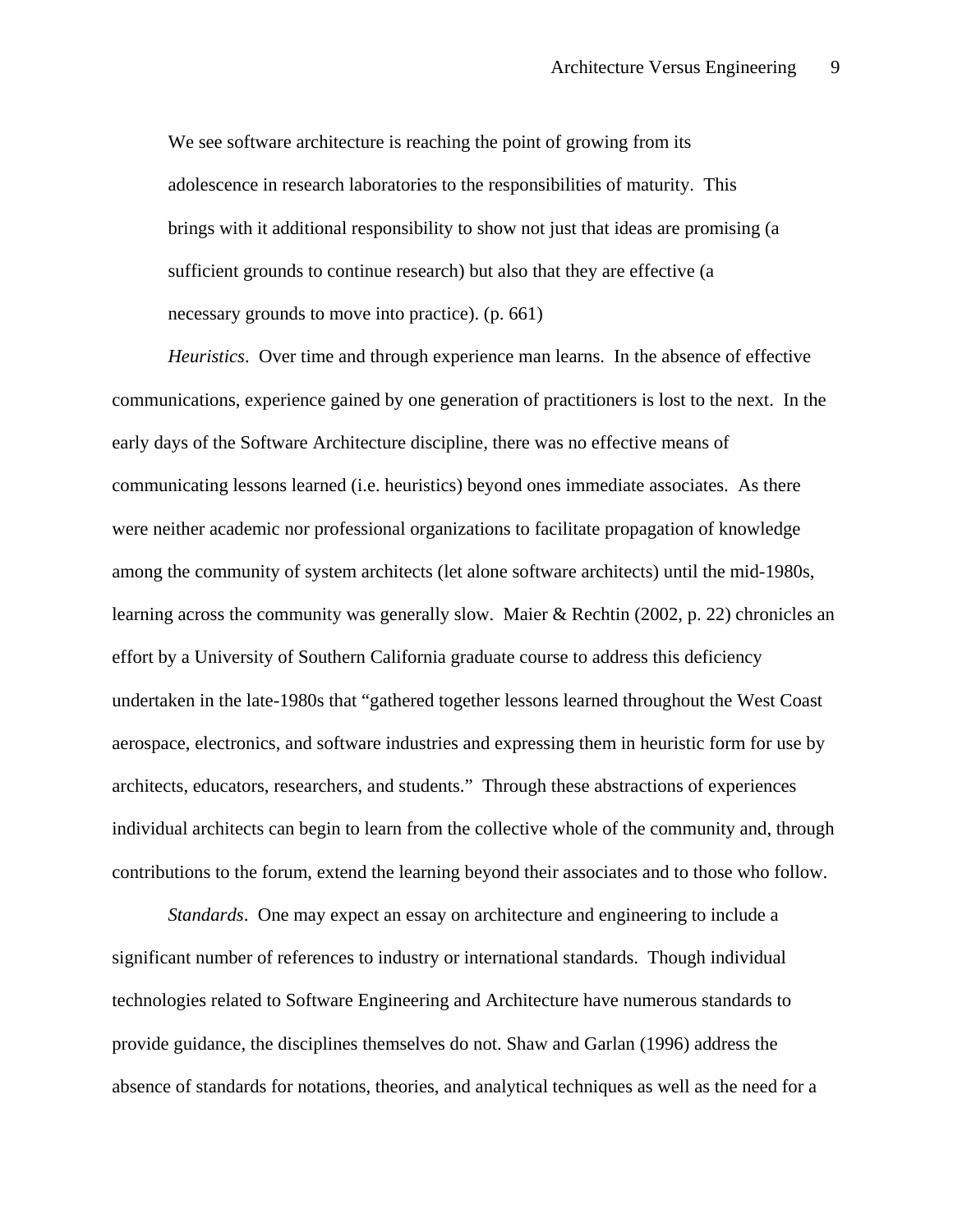well-accepted taxonomy. A consensus on good architectural description practices, documented in IEEE Standard 1471 was approved by Computer Society in 2000. This is one of the first actions that is characteristic of a maturing discipline.

# Conclusions

As the discipline of Software Architecture matures, and as more certifications and university degrees become available, one may assume that it is becoming ever easier for a practitioner to recognize when he is prepared to be an architect. When is an engineer prepared to become an architect? With only little more than cursory consideration for that question, it may become apparent that it is deceptively simple. Sathyanarayana Pandurange (n.d.) asserts that an engineer is prepared to become an architect when he has gained enough breadth and depth in the relevant domain and technologies, and has the capacity to envision a software system before it is developed." This implies knowledge and skill – both of which can be obtained through formal and informal training – coupled with an artful, enlightened ability to envision what is possible. This last attribute is beyond education. To some extent, one must be predisposed to think like an architect – that is an innate ability difficult to impose through training. This ability, coupled with the wisdom that comes only through experience, is key to success as an architect.

The imagery conjured up through the engineering/architecture metaphor has finite limits. In fact, there continues to be wide debate if software engineering constitutes a true engineering discipline at all. Bryant (2000) encapsulates the debate when he quotes I. Summerville as follows: "Software engineering differs from other forms of engineering since it is not constrained by materials governed by physical laws or by manufacturing processes" (p. 78). While the metaphor has served the discipline well for several decades, the question asking if it is time to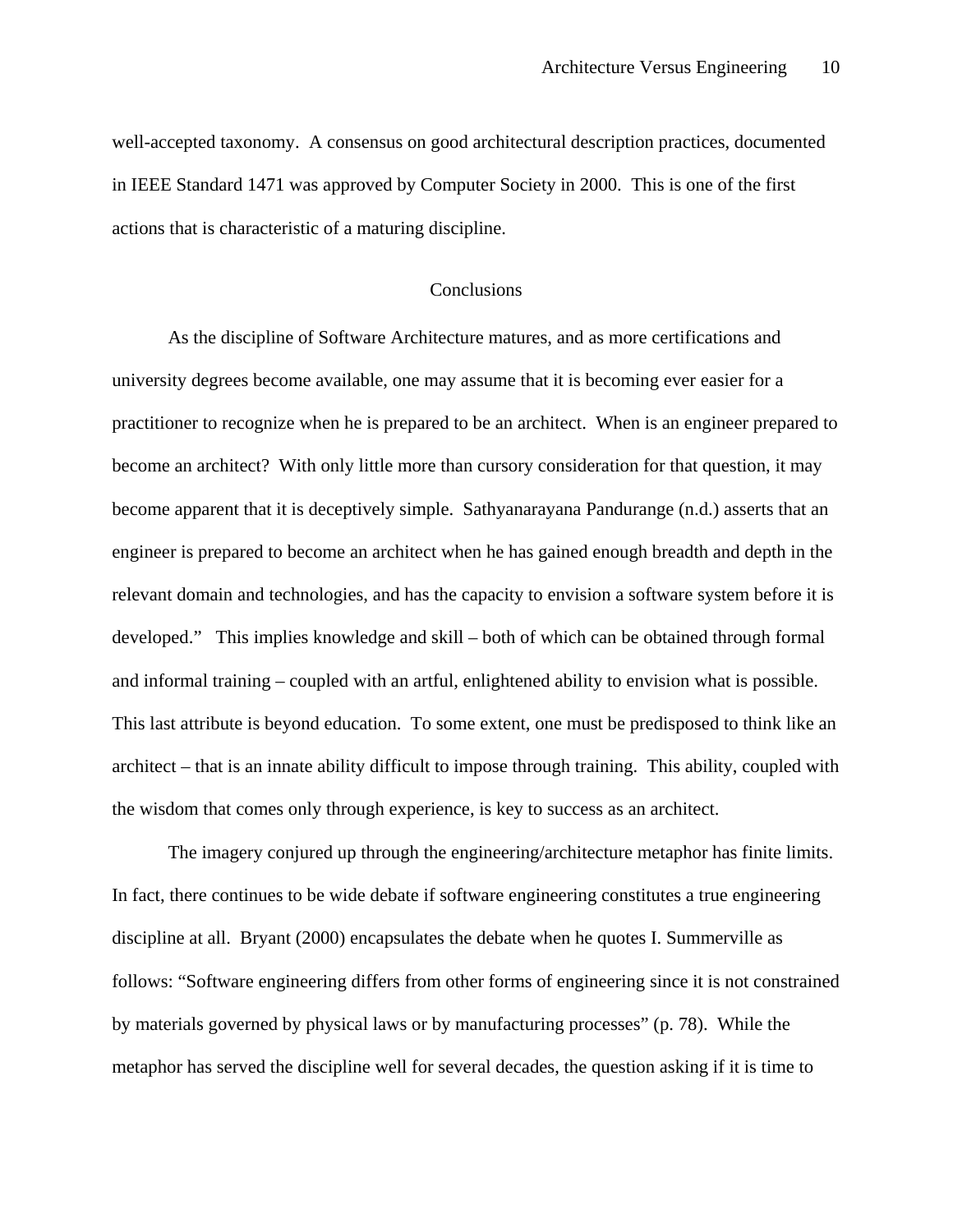evolve to a new metaphor – a new paradigm that provides a more accurate representation of the agile business environment that is driving so much of the software industry of today.

The waterfall model that provided an effective methodology for so many softwareintensive projects as the software industry matured is less and less used by practitioners. That model requires full understanding of requirements prior to initiating structured analysis and design. Furthermore, any change to those requirements prior to project completion resulted in a dramatic increase of cost and schedule together with an increased probability of programming errors. Pressman (2001, p.198) illustrates that level of effort required to correct an error (e.g. a new or missed requirement) identified prior to field operations can be as high as 70 times that if it is identified during the requirements phase (see Figure 1). Monolithic projects of great scale and complexity, particularly those that also provide for safety or security of there intended users, continue to mandate the rigor or the waterfall model and the structured analysis and design methodologies. Such an undertaking is done with the full belief that the requirements will be complete and unchanging throughout the lifecycle.

But, what about the remaining development activities? In this day and age when time-tomarket is a critical factor in attaining and maintaining market share, and when it is common for requirements to evolve much more quickly than the time it takes to build a system, alternate methodologies have become far more prevalent. Pressman (2001), together with many other texts on the subject of Software Engineering, document a wide variety of alternate methodologies (i.e. evolutionary, linear sequential, prototyping, etc.). Bryant (2000) suggests that as the industry continues to shift away from linear sequential (e.g. the waterfall model) toward evolutionary (e. g. spiral and incremental) methodologies, another metaphor may now be more appropriate. He suggests one based on *growth* is now more appropriate than the existing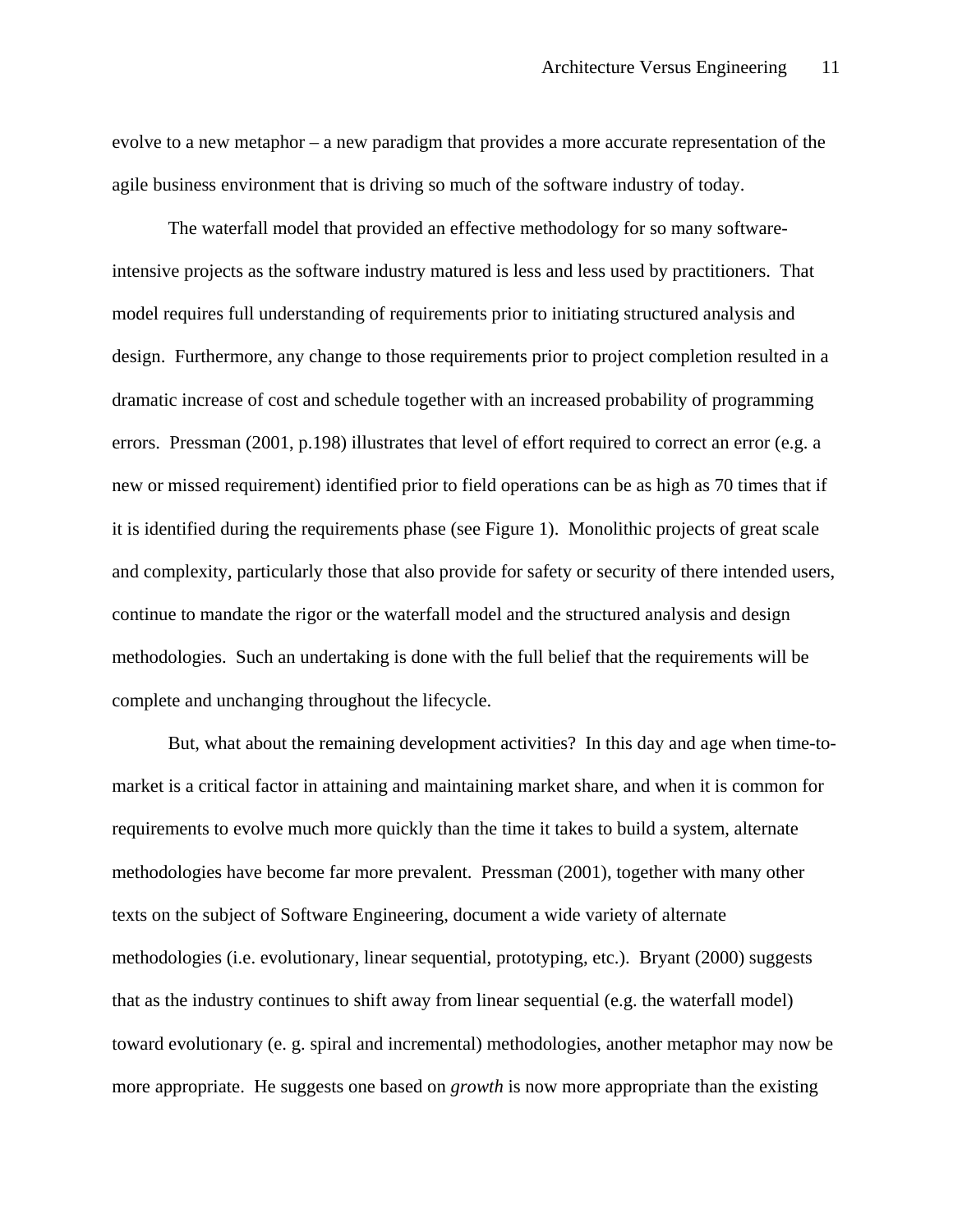one that is based on *construction*. The notion of shifting metaphors, suggested first in the mid-

1980s, continues to prompt debate within academia and among practitioners.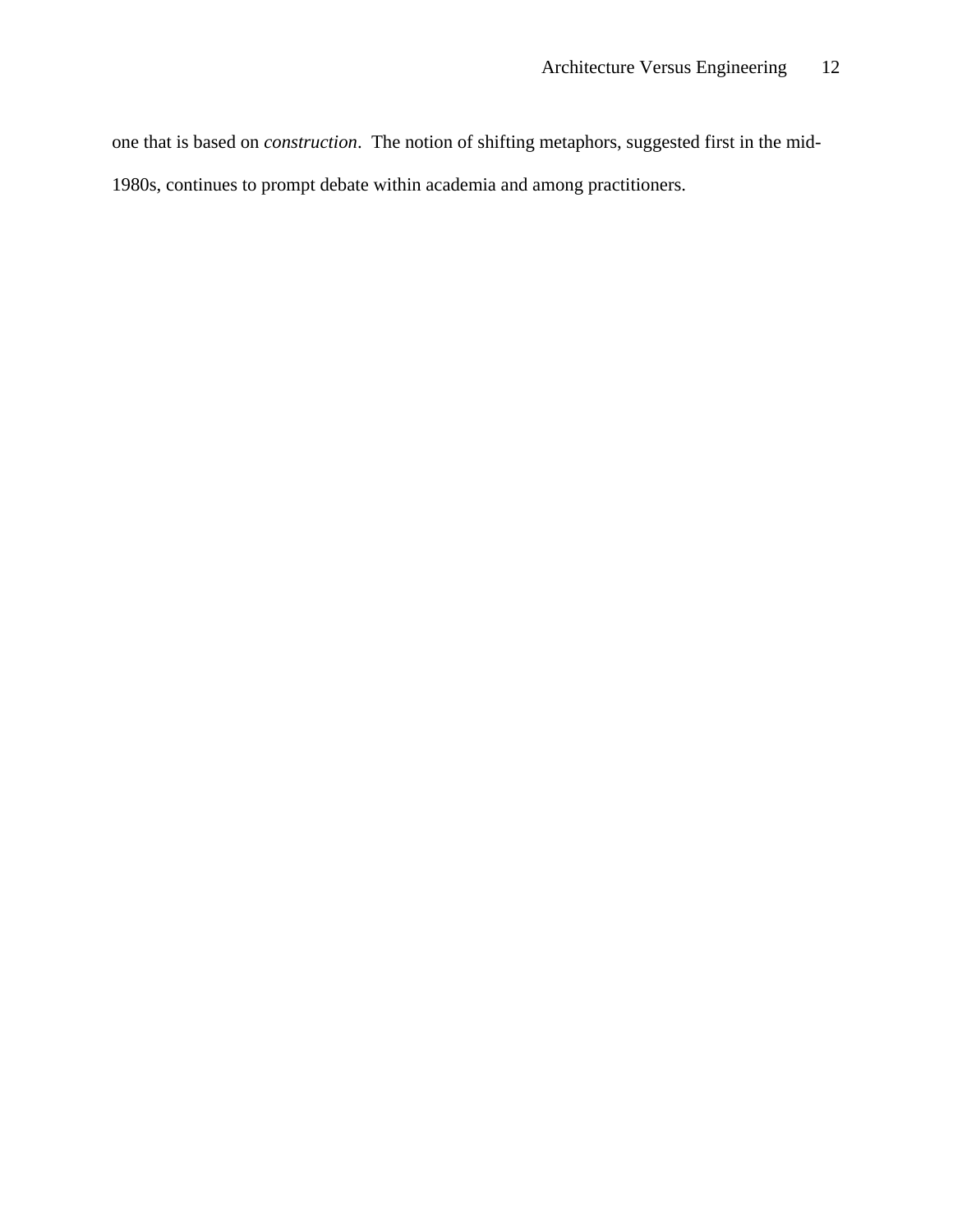#### References

- Brooks, F. P. (1987, April). No silver bullet: Essences and accidents of software engineering. *IEEE Computer*, 10-19.
- Bryant, A. (2000). *It's engineering Jim….but not as we know it: Software engineering solution to the software crisis, or part of the problem?* Proceedings, 22nd international conference on Software engineering, 77-86. ACM Press New York, NY, USA.
- Clements, S. (n.d.). What's the difference between architecture and design? Essays on Software Architecture. Retrieved July 26, 2003 from http://www.sei.cmu.edu/architecture/essays.htm
- Maier, M. W. (1996, October). Developments in System Architecting. *2nd IEEE International Conference on Engineering of Complex Computer Systems*, 139 – 142.
- Maier, M. W., (2001, April) Software architecture: Introducing IEEE standard 1471. *Computer*, 107-109.
- Maier, W.M. & Rechtin, E. (2002). *The art of systems architecting (2<sup>nd</sup> ed.*). CRC Press LLC., Boca Raton, FL, 33431.
- Panduranga, S. (n.d.). Are you a software architect yet? Essays on Software Architecture. Retrieved July 26, 2003 from http://www.sei.cmu.edu/architecture/essays.htm
- Pressman, R. S. (2001). *Software engineering: A practitioner's approach (5th ed*.). McGraw-Hill, New York, NY, 10020.
- Redwine, S. & Riddle, W. (1985, May). Software technology maturation. *Proceedings of the 8th International Conference on Software Engineering*, pp. 189 – 200. IEEE Computer Society Washington, DC, USA.
- Shaw, M. (2001). *The coming-of-age of software architecture*. Proceedings of the 23rd international conference on Software engineering, 656 – 663.
- Shaw, M. & Garlan, D. (1996). *Software architecture: Perspectives on an emerging discipline*. Prentice-Hall, Inc. Upper-Saddle River, New Jersey 07458.